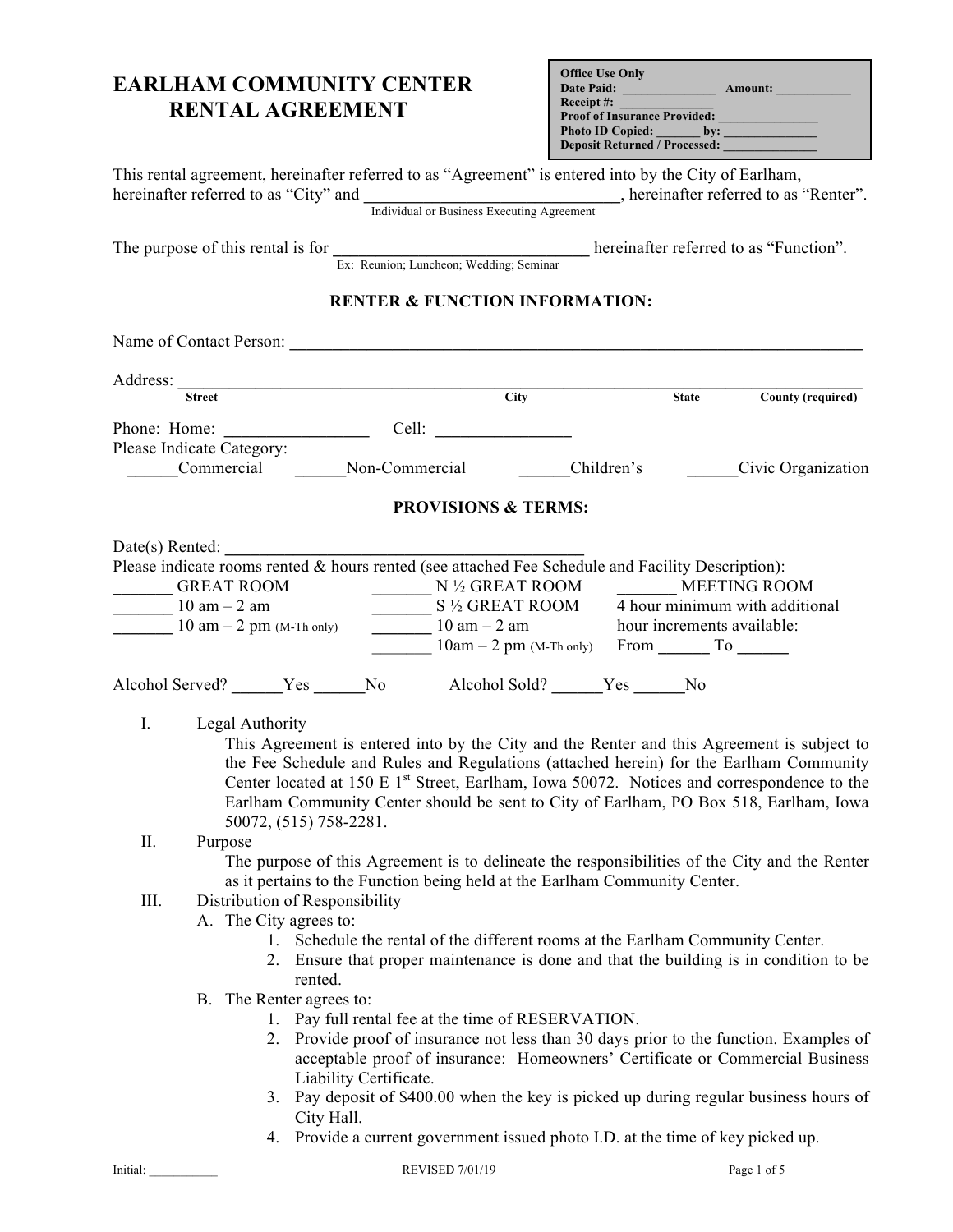- 5. Follow the Rules and Regulations attached as a part of the Agreement.
- 6. Provide adult supervision for all Functions held for groups under the age of twentyone (21).
- 7. Specifically enforce the rules as they pertain to serving alcohol: ALCOHOLIC BEVERAGES WILL NOT BE MADE AVAILABLE TO ANY PERSON UNDER THE AGE OF 21 UNDER ANY CIRCUMSTANCES WHILE ON THE PREMISES OF THE EARLHAM COMMUNITY CENTER. This includes the building and outdoor property such as walks, parking lot, and yard areas.
- 8. Return the key to City Hall (either in person or in the drop box) not later than 3:00 pm of the NEXT BUSINESS DAY after the date of rental. City Hall hours are 7:00 am to 3:30 pm Monday through Friday; closed from 12:30 pm to 1:00 pm. Check with City Hall for holiday closings. Failure to return the key will result in \$100.00 being withheld from the deposit.
- 9. Automatic forfeiture of \$100.00 if there is evidence of rule violations; and forfeiture of a portion up to and including the entire deposit for property damage, cleaning expenses or costs associated with returning the facility to a rentable condition (see Rules and Regulations attached). Any damages in excess of the damage deposit shall be the responsibility of the renter.
- C. The City and the Renter mutually agree that:
	- 1. They will work cooperatively to ensure that the Earlham Community Center benefits the greatest number of people possible.
	- 2. Any deposit refund will be processed once an inspection is completed and refund is approved. It should not be an expectation that the deposit check will not be deposited nor that the check will be returned when the key is turned in after the Function. Once approved, the deposit refund will be made available within 10 business days.
	- 3. Cancellation of advanced reservations may be made with a full refund not less than thirty  $(30)$  days prior to the reserved date(s).
	- 4. City rights in Program Delivery The Functions (uses of) conducted under this Agreement will be in compliance with nondiscrimination provisions contained in Titles IV and VII of the Civil Rights Act of 1964, as amended; the City Rights Restoration Act of 1987 (Public Law 100-259) and other nondiscrimination statutes: namely, Section 504 of the Rehabilitation Act of 1973, Title IX of the Education Amendments of 1972, and the Age Discrimination Act of 1975.
- IV. Effective Date and Termination of Agreement

This agreement will be effective upon signature, initial, and date by all parties and will remain in effect until the inspection of the facility is completed and approved.

V. Termination

The City reserves the right to reject any application for rental of the Earlham Community Center. The City will have the right to immediately terminate any Agreement entered into upon notification that the terms of the Agreement and/or rules and regulations of the Earlham Community Center have been or will be violated by the Tenant.

By signing below, both parties acknowledge and agree to all terms and provisions of this Agreement

Renter **Date** Date City of Earlham Date Date

Receipt of Rules and Regulations and Noise Ordinance acknowledged:

I acknowledge that I have obtained keys for the Earlham Community Center for the above referenced event:

 $\mathcal{L}_\text{max}$  , and the contribution of the contribution of the contribution of the contribution of the contribution of the contribution of the contribution of the contribution of the contribution of the contribution of t

Renter Date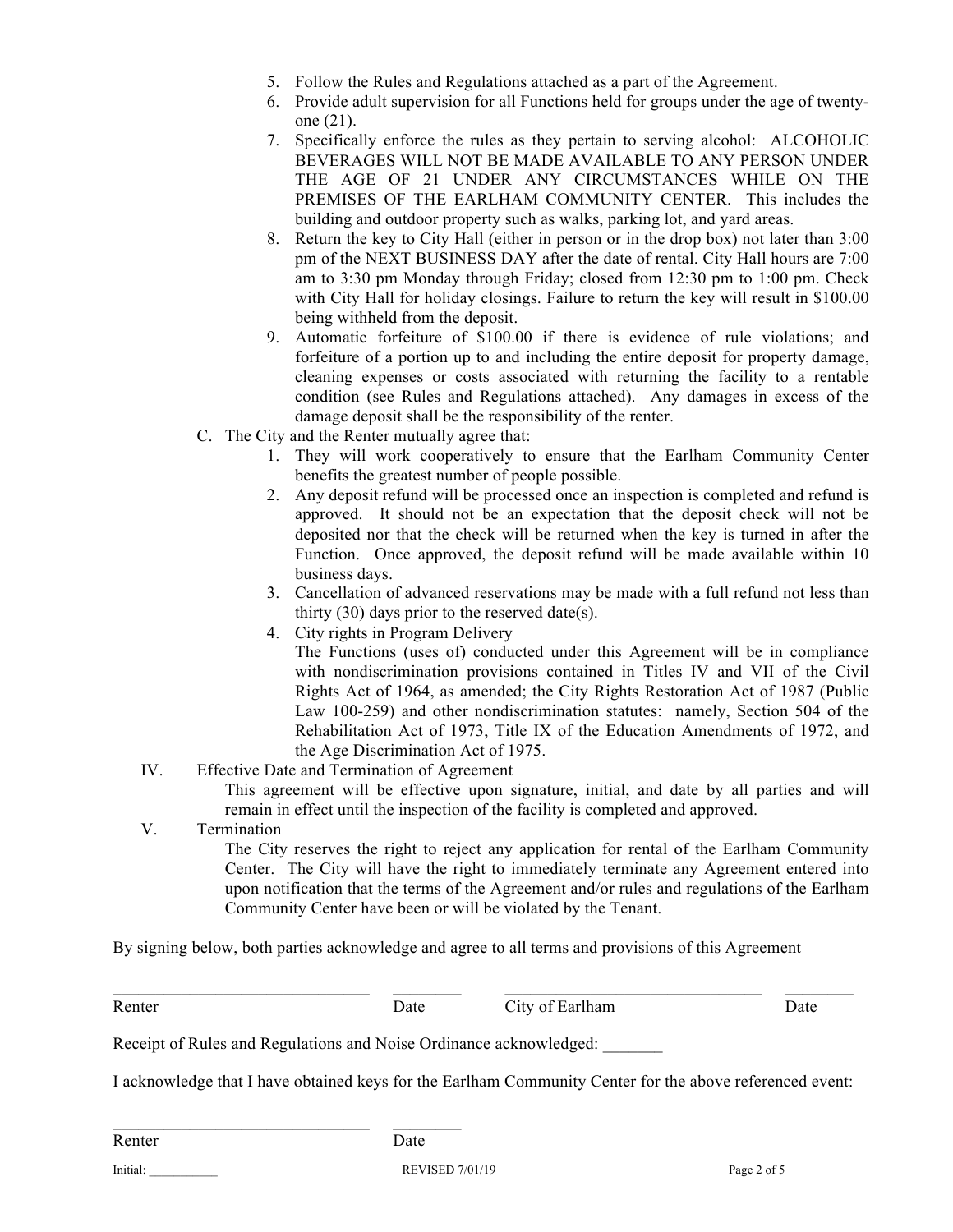## **EARLHAM COMMUNITY CENTER RATE SCHEDULE & FACILITY DESCRIPTION**

In order to reserve and hold an area (room) of the Earlham Community Center for a certain date and time, the full rental for that period must be paid in advance to City Hall. Rental fee is applies to each day an area is reserved. The facility is not considered reserved without payment and execution of the Rental Agreement and may be rented to other person(s).

Cancellation of reservation may be made with a full refund provided it is cancelled with at least and not less than 30 days written notice. Fees will be forfeited if reservations are cancelled with less than 30 days written notice.

Refundable \$400.00 damage deposit is due for all functions at the time of key pick-up. See Rental Agreement for the handling of damage deposits and fees associated with rental.

GREAT ROOM rental time is from 10:00 am to 2:00 am the following day. Events must end by 2:00 am and facility must be cleaned and vacated (including ALL personal items) by 5:00 am, when the custodian arrives. The City and custodian shall not be responsible for any personal items left at the Earlham Community Center.

### **Rate Schedule:**

|                                                 | Non-Commercial* | Commercial |
|-------------------------------------------------|-----------------|------------|
| <b>GREAT ROOM</b>                               | \$325.00        | \$375.00   |
| $\frac{1}{2}$ GREAT ROOM                        | \$200.00        | \$250.00   |
| <b>MEETING ROOM (4 hours)</b>                   | \$ 25.00        | \$ 50.00   |
| Additional hours available $\omega$ \$5.00/hour |                 |            |

\*Civic Organizations, including churches, may not reserve the great room in advance more than once per quarter.

# **Pricing Exceptions for:**

| <b>GREAT ROOM</b>                                                                |           |         |
|----------------------------------------------------------------------------------|-----------|---------|
| Children's Events $(14 \& Under)$                                                | \$25.00   | 4 Hours |
| $\frac{1}{2}$ GREAT ROOM                                                         |           |         |
| Luncheons Monday – Thursday; 10 am – 2 pm                                        | \$50.00   |         |
| <b>MEETING ROOM</b>                                                              |           |         |
| Civic Organizations such as Boy Scouts, Girl Scouts, 4H, etc.                    | NO CHARGE |         |
| First Come, First Serve, however, you must register your meeting with City Hall. |           |         |

#### **Surcharge for All Functions serving Alcohol** \$ 50.00

For any function selling alcohol proof of Dram Shop Insurance is required along with the surcharge and both are required at the time the key is picked up.

Contact for Assistance, Questions, or Problems

| • Property Manager / Custodian | $(515)$ 758-2820 | Doug Van Pelt |
|--------------------------------|------------------|---------------|
| • FIRE/RESCUE                  | 911              |               |
| $\bullet$ SHERIFF              | $(515)$ 462-3575 |               |

EARLHAM COMMUNITY CENTER Physical Address: 150 East First Street, Earlham, Iowa Phone Number: (515) 758-2590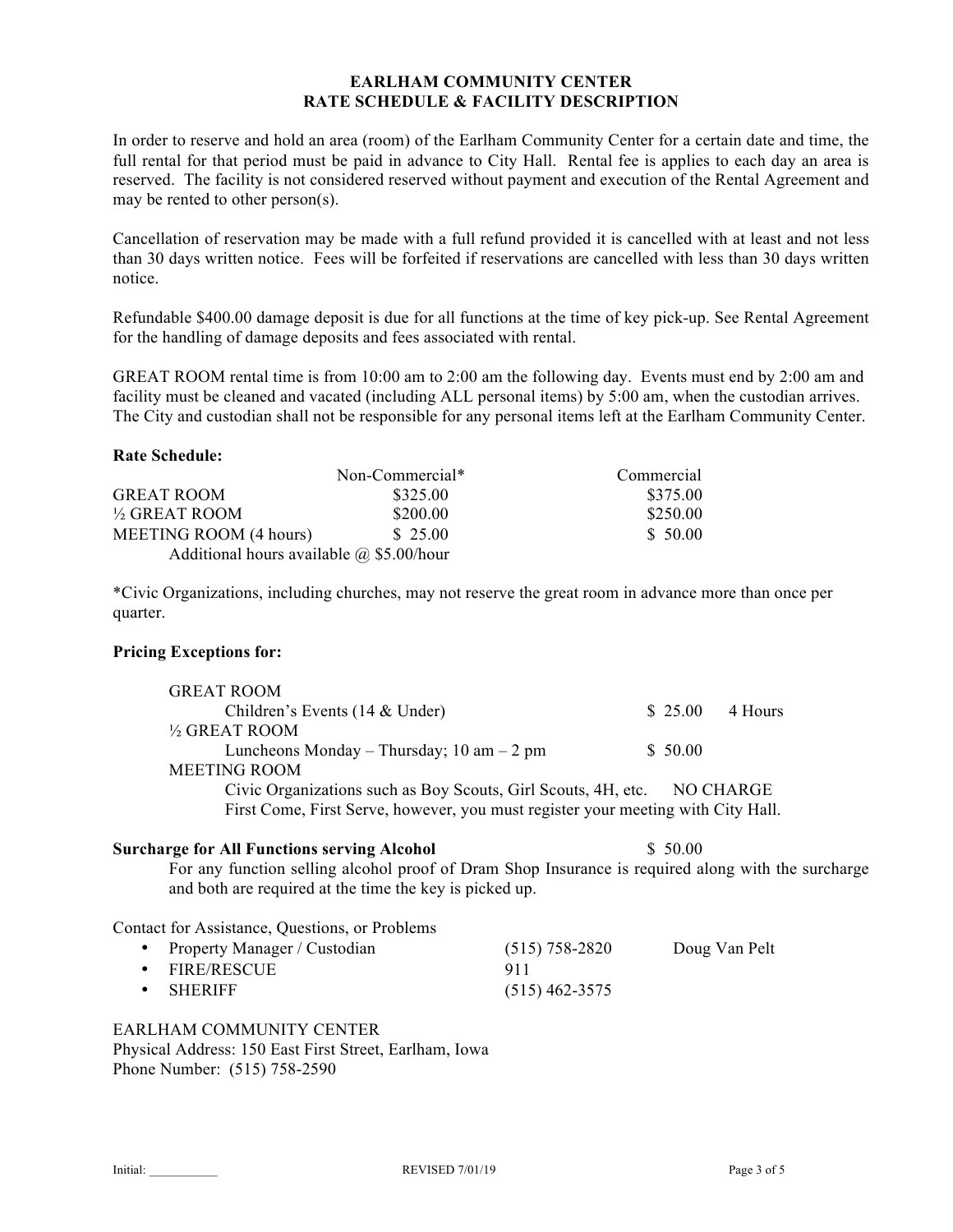## **EARLHAM COMMUNITY CENTER RULES AND REGULATIONS**

The following rules have been adopted by the Community Center Board to facilitate the use and operation of the Earlham Community Center, ensuring the greatest number of people may enjoy and benefit from its use.

**Conduct:** Persons using the Earlham Community Center shall conduct themselves in such manner as to avoid annoying others or damaging the building, its fixtures, or its equipment. Serving food or beverage from the hallway is prohibited. Please respect the 'No Smoking' signs.

**Damage:** These facilities are for the benefit of everyone. Any damages to the building or equipment shall be repaired or replaced at the expense of the Renter reserving the Earlham Community Center during the time period which the damage occurred. No equipment is to be removed from the building, including tables and chairs.

**Alcoholic Beverages:** There is a \$50.00 non-refundable surcharge on all Functions where alcohol is served and/or sold. Payment of the surcharge is due at the time of reservation along with the full rental fee and subject to the following:

- 1. All alcohol consumption must occur within the building.
- 2. Private Parties: No license required.
- 3. Cash Bars:
	- a. License required and must be displayed on the premises during the Function.
	- b. Proof of Dram Shop Insurance required at the time reservation is made.
	- c. Alcoholic beverages will not be made available to any person under the age of 21 under any circumstances while on the premises of the Earlham Community Center. Premise includes building interior, exterior, parking lots, grounds and entrances into.

# PLEASE NOTE THAT THE ABOVE REQUIREMENTS ARE IN ACCORDANCE WITH THE IOWA STATE LIQUOR LAWS.

**Housekeeping:** The kitchen and restrooms must be cleaned by each Renter in preparation for the next Renter or Function. The floors are to be swept and/or mopped if necessary. The entryway and hall carpet are to be vacuumed. The small meeting room carpet is to be vacuumed when used. All dishes, appliances, countertops, tables and chairs must be cleaned and put in their proper places. Tables and chairs will be on racks in the storeroom. Please return them to their rightful place as indicated by pictures in the storage room. All interior doors in the building will be closed for heating and air conditioning efficiency when leaving the building.

**Kitchen Use:** When more than one Function has space reserved in the building on the same day, the kitchen must be shared. Each group is responsible for cleaning their own section. As there are two (2) of each appliance, each group is allowed the use of one (1) appliance. The Congregate Meal Site has rented the kitchen and meeting room weekdays from 10:00 am to 2:30 pm. If renting the Great Room during these times, it will be necessary to share the kitchen. Anyone in the kitchen during the Congregate Meal Site food preparation will be required to wear a hairnet which will be provided.

**Thermostats:** Should be set at 72 degrees when the facility is in use. Please return the thermostat to 65 degrees during heating season or 80 degrees during cooling season when leaving the building.

**Reservations:** Reservations will be accepted up to one (1) year in advance of the event. Rental fees must be paid and signed agreement received at the time the reservation is made in order to guarantee the date(s). Should the fee and signed agreement not be provided within seven (7) days of the original request, the date(s) requested will be placed as open on the schedule.